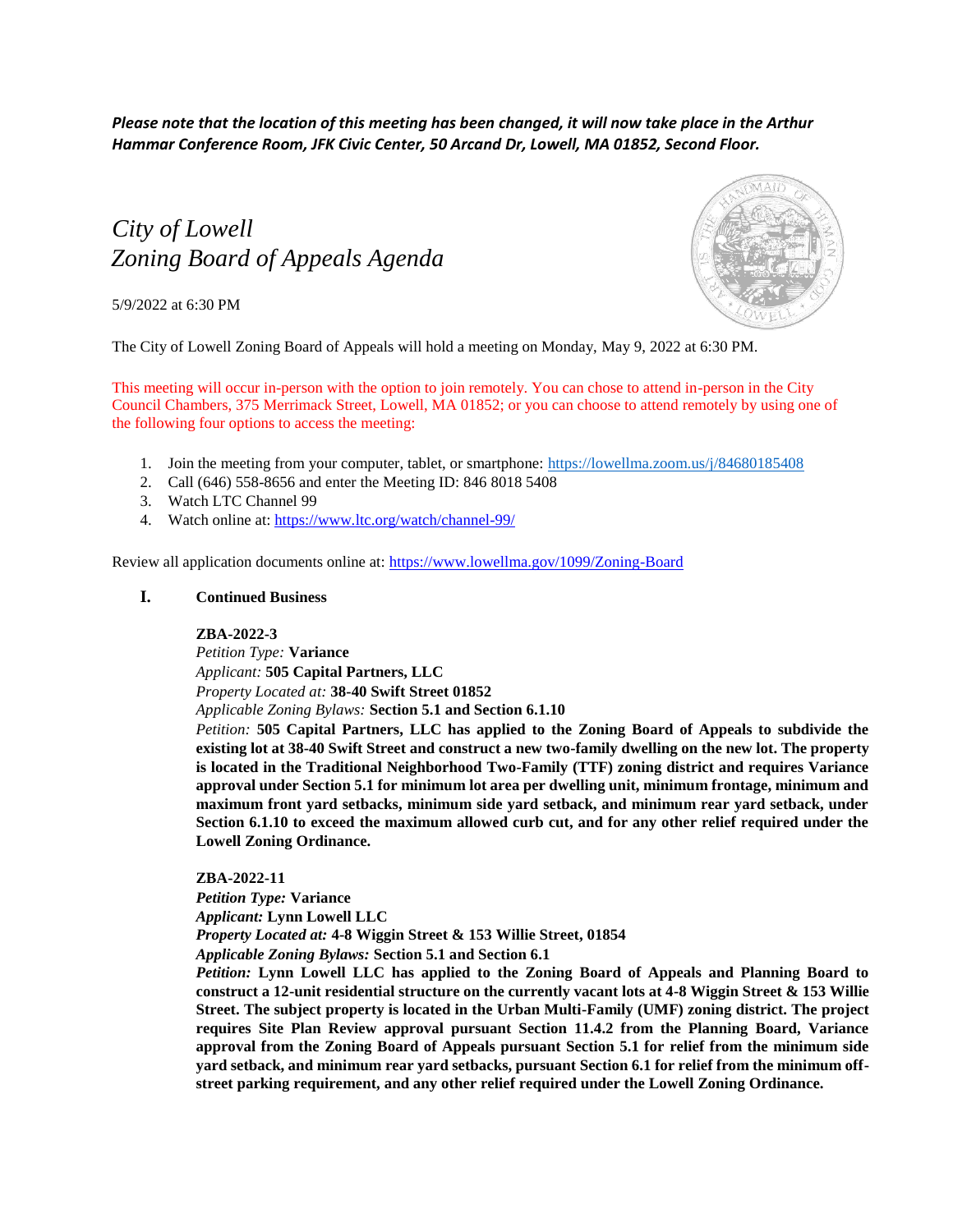#### **ZBA-2022-16**

*Petition Type:* **Variance** *Applicant:* **Madgi Mikhael** *Property Located at:* **22 Bellevue Street 01851** *Applicable Zoning Bylaws:* **Section 5.1 & 6.1**

*Petition:* **Madgi Mikhael has applied to the Planning Board and Zoning Board of Appeals seeking Special Permit and Variance approval at 22 Bellevue Street. The applicant seeks to convert the existing two-family residential building into a three-family residential building. The subject property is located in the Traditional Multi-Family (TMF) zoning district. The proposal requires Special Permit approval from the Planning Board pursuant Article 12.1(c) to expand a residential structure to three units, Variance approval pursuant Section 6.1 for relief from the off-street parking requirement and off-street parking dimensions, Section 5.1 for relief from the minimum lot area per dwelling unit and minimum usable open space per dwelling unit requirements, and any other relief required under the Lowell Zoning Ordinance. The applicant requires a continuance to the May 11th meeting.**

## **II. New Business**

#### **ZBA-2022-20**

*Petition Type:* **Variance** *Applicant:* **Mehida Gonzalez** *Property Located at:* **105 Longmeadow Drive 01852** *Applicable Zoning Bylaws:* **Section 5.1** 

*Petition:* **Mehida Gonzalez has applied to the Zoning Board of Appeals to construct an addition to her single family home at 105 Longmeadow Drive. The property is located in the Suburban Single Family (SSF) zoning district, and requires two variances for Maximum Floor-Area-Ratio and minimum lot size under Section 5.1, and any other relief required under the Lowell Zoning Ordinance.**

#### **ZBA-2022-21**

*Petition Type:* **Variance** *Applicant:* **Manuel Bermeo** *Property Located at:* **225 Cross Street 01854** *Applicable Zoning Bylaws:* **Section 5.1**

*Petition:* **Manuel Bermeo has applied to the Zoning Board of Appeals for the construction of a deck and the associated stairs at 225 Cross Street. The property is located in the Traditional Multi Family zoning district, and requires a variance for side yard setbacks under Section 5.1 and any other relief required under the Lowell Zoning Ordinance.**

#### **ZBA-2022-25**

*Petition Type:* **Variance**

*Applicant:* **Kenneth Lania, on behalf of JAF 27, LLC** *Property Located at:* **90 Lupine Road 01850** *Applicable Zoning Bylaws:* **Section 5.1** 

*Petition:* **Kenneth Lania, on behalf of JAF 27, LLC, has applied to the Zoning Board of Appeals seeking Variance approval at 90 Lupine Road. The applicant proposes to construct a new single family dwelling structure on a vacant parcel. The proposed project is located in the Traditional Single Family (TSF) zoning district and requires Variance(s) approval for minimum lot size, minimum lot area per dwelling unit, minimum frontage, and floor to area ratio (FAR) from the Zoning Board under Section 5.1 of the Lowell Zoning Ordinance and any other relief required.**